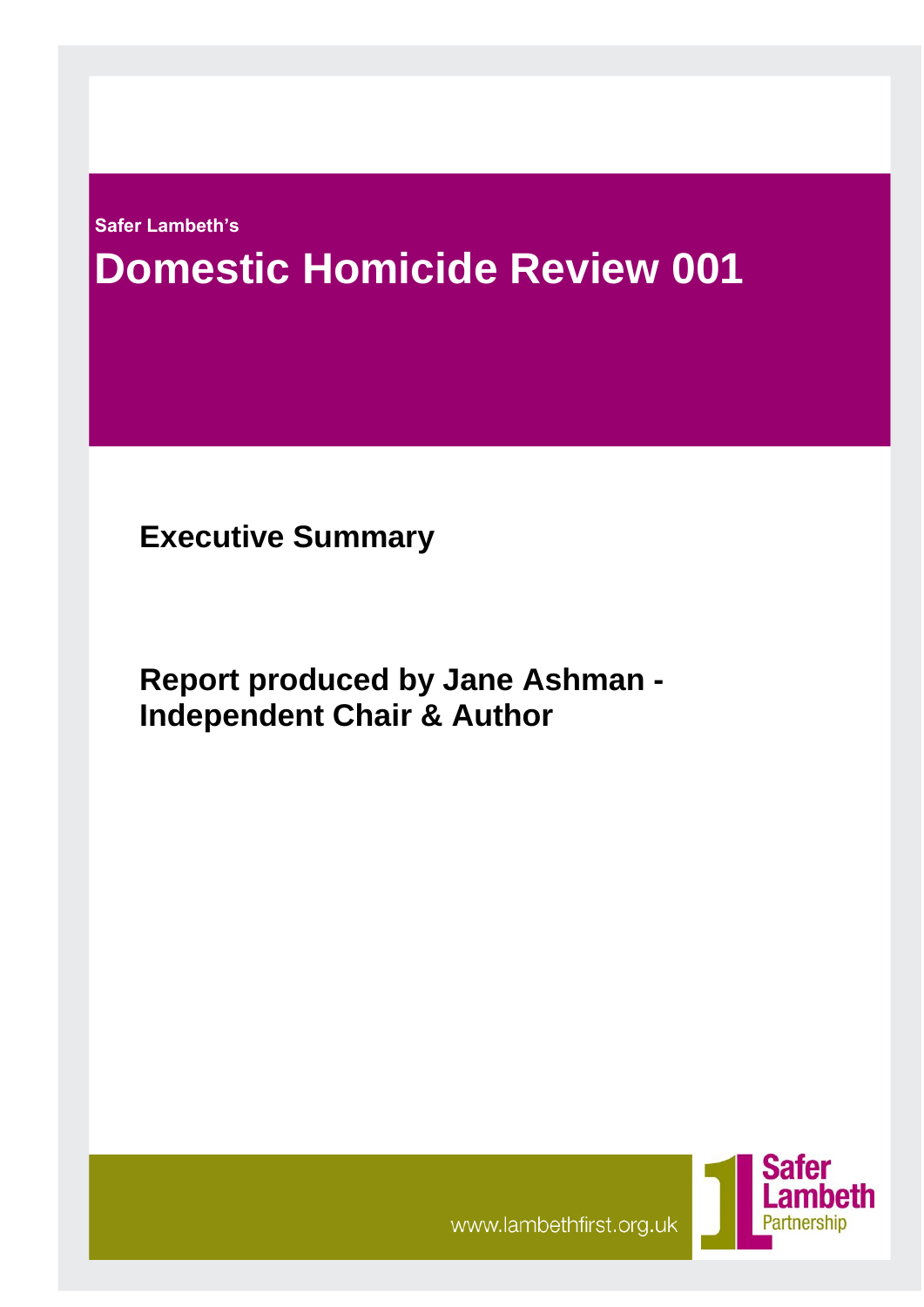# **1 INTRODUCTION**

- 1.1 This executive summary outlines the process undertaken by Lambeth's domestic homicide review panel, which examined agency responses and support given to Ms Z a visitor to Lambeth and England, prior to the point of her death on or between 29.12.2012 and 06.01.2013. She was killed by Mr L who she had met during a previous visit to London in the summer of 2012. He pleaded guilty to manslaughter on 18.11.13
- 1.2 Domestic homicide reviews take place under section 9 of the Domestic Violence, Crime and Victims Act (2004). The statutory guidance<sup>1</sup> states that a domestic homicide review means a review of the circumstances in which the death of a person aged 16 or over has or appears to have resulted from violence, abuse or neglect by
	- a) A person to whom he was related or with whom he was or had been in an intimate personal relationship, or
	- b) A member of the same household as himself, held with a view to identifying the lessons to be learned from the death.
- 1.3 Following the death the Safer Lambeth Partnership agreed the criteria for a Domestic Homicide Review were met and a panel was formed to oversee the process.

The Panel consisted of:

 $\overline{a}$ 

Independent Chair & Overview Author

Programme Manager, Community Safety, Lambeth Council Assistant Director, Community Safety, Lambeth Council Assistant Chief Probation Officer London Probation Trust Metropolitan Police, Lambeth Borough Operational Command Unit

Metropolitan Police, Specialist Crime Review Group Medical Director, South London and Maudsley NHS Foundation **Trust** 

<sup>&</sup>lt;sup>1</sup> Home Office (2011) Multi-Agency Statutory Guidance for the Conduct of Domestic Homicide Reviews. [www.homeoffice.gov.uk](http://www.homeoffice.gov.uk/)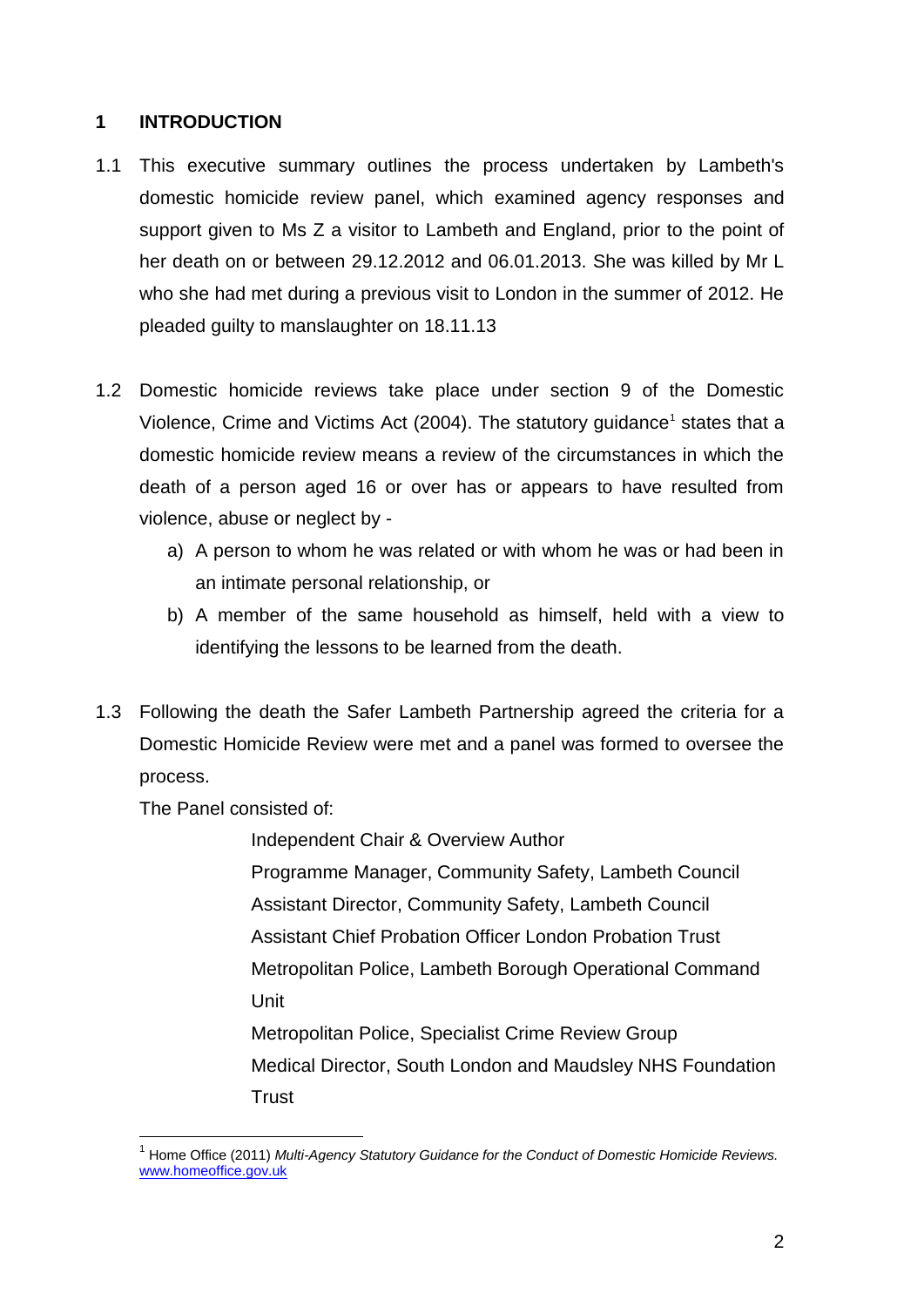Strategic Commissioner, Lambeth Borough of Lambeth and Clinical Commissioning Group Director of Housing, Lambeth Living (Housing Provider) Senior Operations Manger, Refuge/Gaia

- 1.4 The review considers agencies contact/involvement with Ms Z and Mr L from 01.01.2003 to 09.01.2013. Ms Z was a Russian National and was only on holiday in London so there was only a very short period of time the victim was in contact with Mr L (3 weeks). A decision was therefore taken by the DHR Panel to examine in detail services and incidents surrounding 2 previous victims of domestic violence by Mr L and agencies' responses to and services provided to all 4 people, although personal information has not been sought on the previous victims.
- 1.5 The first meeting of the Panel was held on 31.05.13 to review the information available and decide which agencies should be asked to provide more detailed information.
- 1.6 Agencies were asked to give chronological accounts of their contact with the victim prior to her death and where there was no involvement or insignificant involvement, agencies advised accordingly. The following agencies were found to have had significant involvement with the perpetrator and one or more of the victims and provided a chronology of their contact and an analysis of that interaction. They considered how far their own policies and procedures had been adhered to and drew conclusions and recommendations in respect of their own organisations.

Metropolitan Police Service: Lambeth Lambeth Living Lambeth Housing Options London Probation Trust Gaia/Refuge South London & Maudsley Hospital NHS Trust (SLaM) Single Homeless Project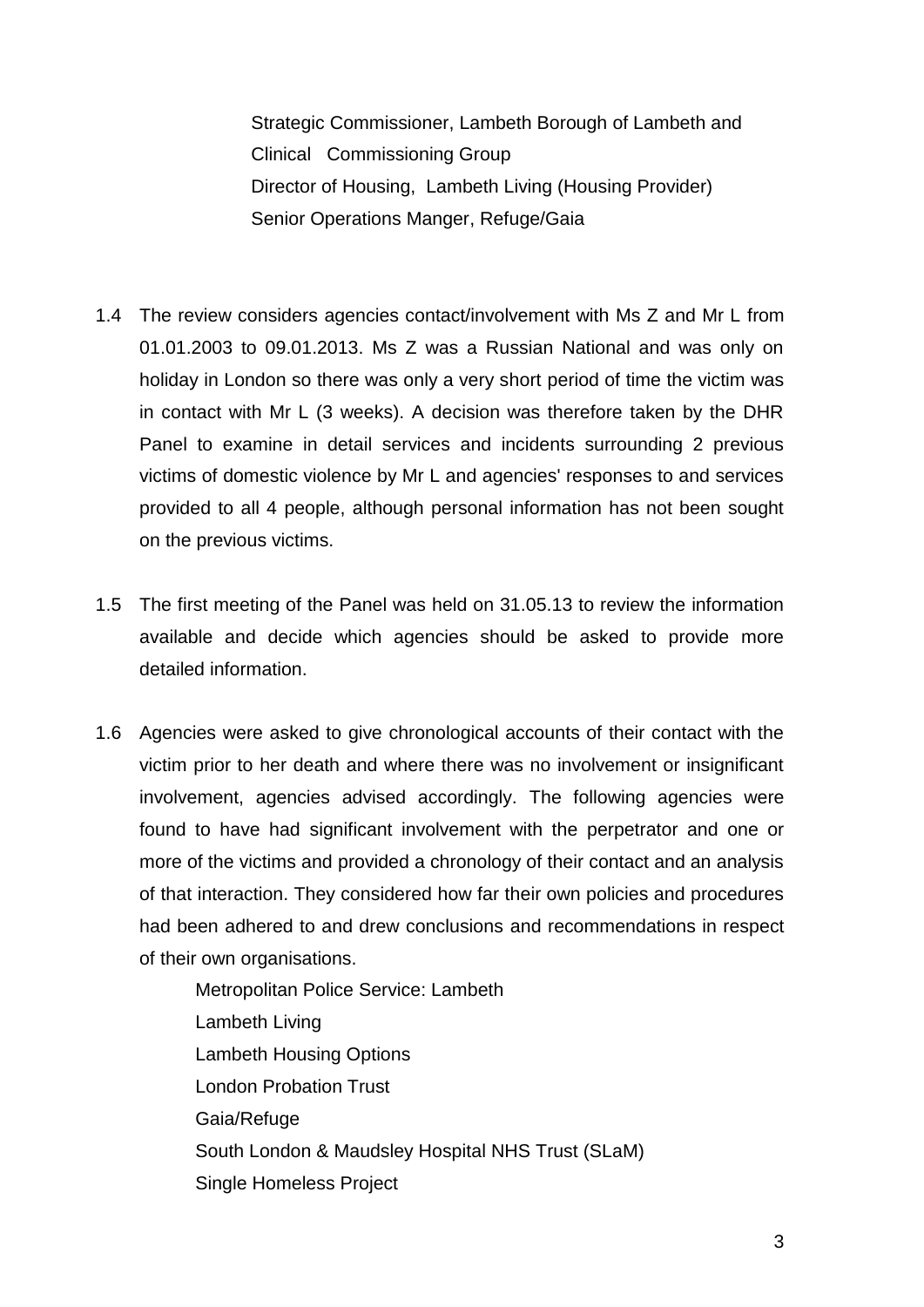The following had some information, which also contributed to the review:

Hampshire Police Service Essex Police Service Lambeth Noise Enforcement Team London Ambulance Service Guy's & St Thomas' NHS Foundation Trust Kings College Hospital NHS Foundation Trust Family Mosaic Service Care UK (Mental Health providers to HMP Belmarsh) HMP Hewell Primary Care (GP) Information was requested from Job Centre Plus but refused.

Information was requested from 4 other agencies but they told the review that they had no knowledge of the victim or perpetrator.

- 1.7 Initial consideration of Individual Management Reviews showed that the first victim had been considered by MARAC and the minutes of the relevant meetings were reviewed. The overview author has also had sight of the 2 pre-sentence reports prepared by the Probation Trust on the perpetrator and a Serious Incident Review undertaken by SLaM and a subsequent SLaM Board review.
- 1.8 A second panel meeting together with the authors of the IMR's supplied was held on to consider the information within the individual management reviews and discuss the overview report were held on: 05.09.13 and 2 further panel meetings to consider the draft overview report were held on: 14.10.13 & 20.11.13.
- 1.9 The Police report shows they had 2 contacts with Ms Z between 18.12.12 and 28.12.12 both at Mr L's flat. On the first occasion they had been called by neighbours who had heard a disturbance, the couple were seen separately and both were described as "tearful" wanting to spend Christmas together and wished no action to be taken. On the second occasion they were called by Mr L claiming his girlfriend was assaulting him, on arrival all was calm and Mr L said he had argued with his girlfriend about staying out late. On this occasion they were not seen separately and there is not a record of what, if anything Ms Z wanted to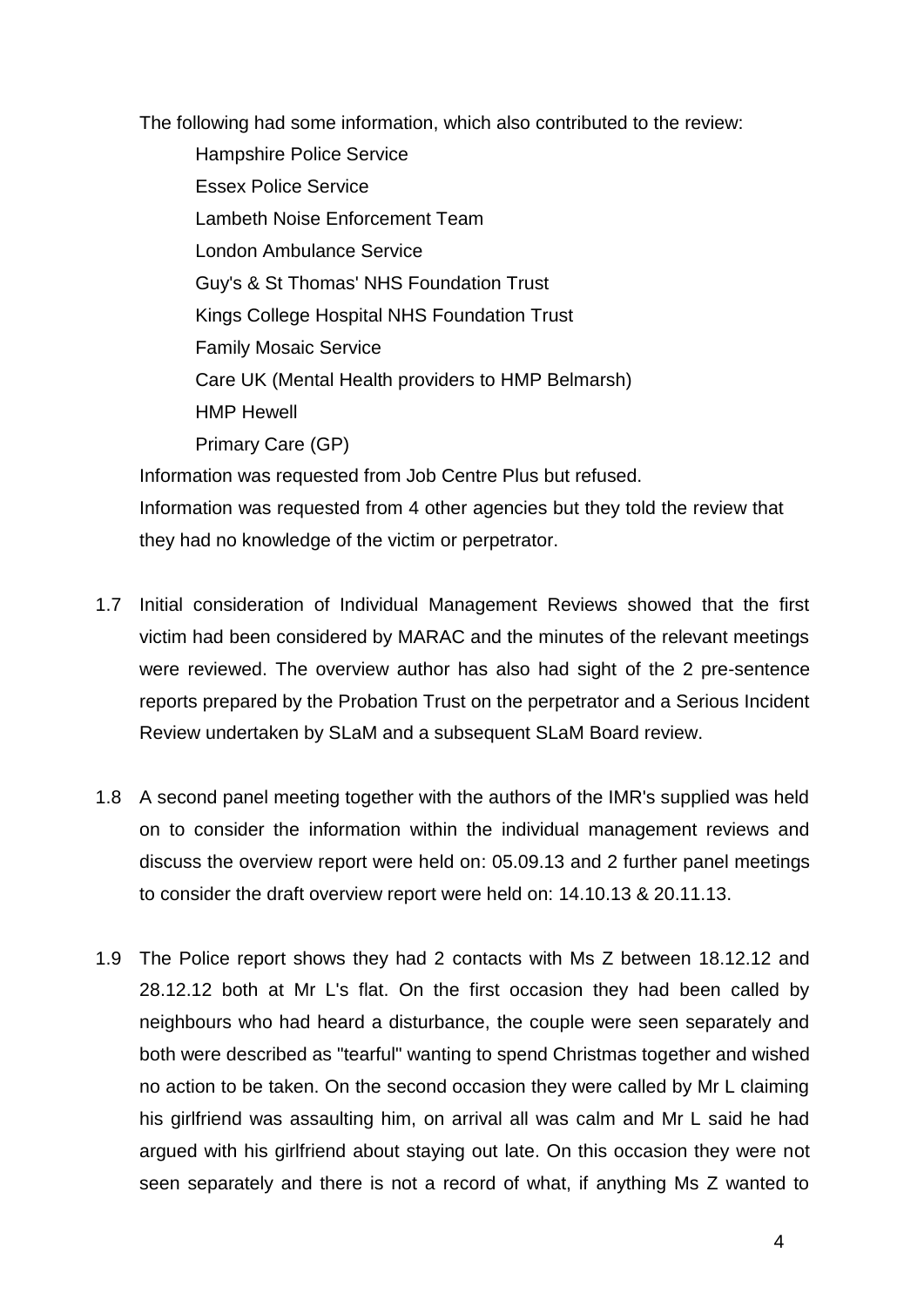happen. Mr L did leave with the police having agreed to spend the night elsewhere.

#### **2. Key Issues Arising From The Review**

- 2.1. The murdered victim had spent less than 3 weeks in this country with Mr L when he killed her. Although there was some minimum contact with statutory agencies with Ms Z there was little opportunity to have intervened with her in a way that could have protected her. It is extremely unlikely that she knew about or had experienced his potential for extreme violence until the assault that resulted in her death. The only possibility for her to understand the risk she was exposed to, would have been to disclose Mr L's history to her. The Police attended 2 domestic incidents and on both occasions were not fully aware of Mr L's history having been limited in the extent of the checks made which were limited to consideration of the 2 as a "couple". A more extensive check of Police records including by address would have been more revealing. The Metropolitan Police are clear however, that even if the attending Officers at the 2 incidents they were called to had been aware of the extent of his history, there was no legal or policy framework that would have supported disclosure to Ms Z.
- 2.2. Mr L is a serial perpetrator, however the developing systems of support and protection have understandably focussed on victims. Tracking, responding to and dealing with serial perpetrators is less well developed as a method of protecting victims. This is just starting to change but the circumstances of this review underline the need for it. The learning from this review stems almost entirely from the knowledge of events and interventions in the perpetrator's 2 previous relationships. This is fitting as it contributes to a growing body of knowledge that suggests tracking and management of serial perpetrators has a significant role in protecting future potential victims.
- 2.3. Mr L suggested to his Offender Manger in August 12 that he might be starting a new relationship. He refused to give any further details. This was technically in breach of his Integrated Domestic Violence Programme (IDAP) order, which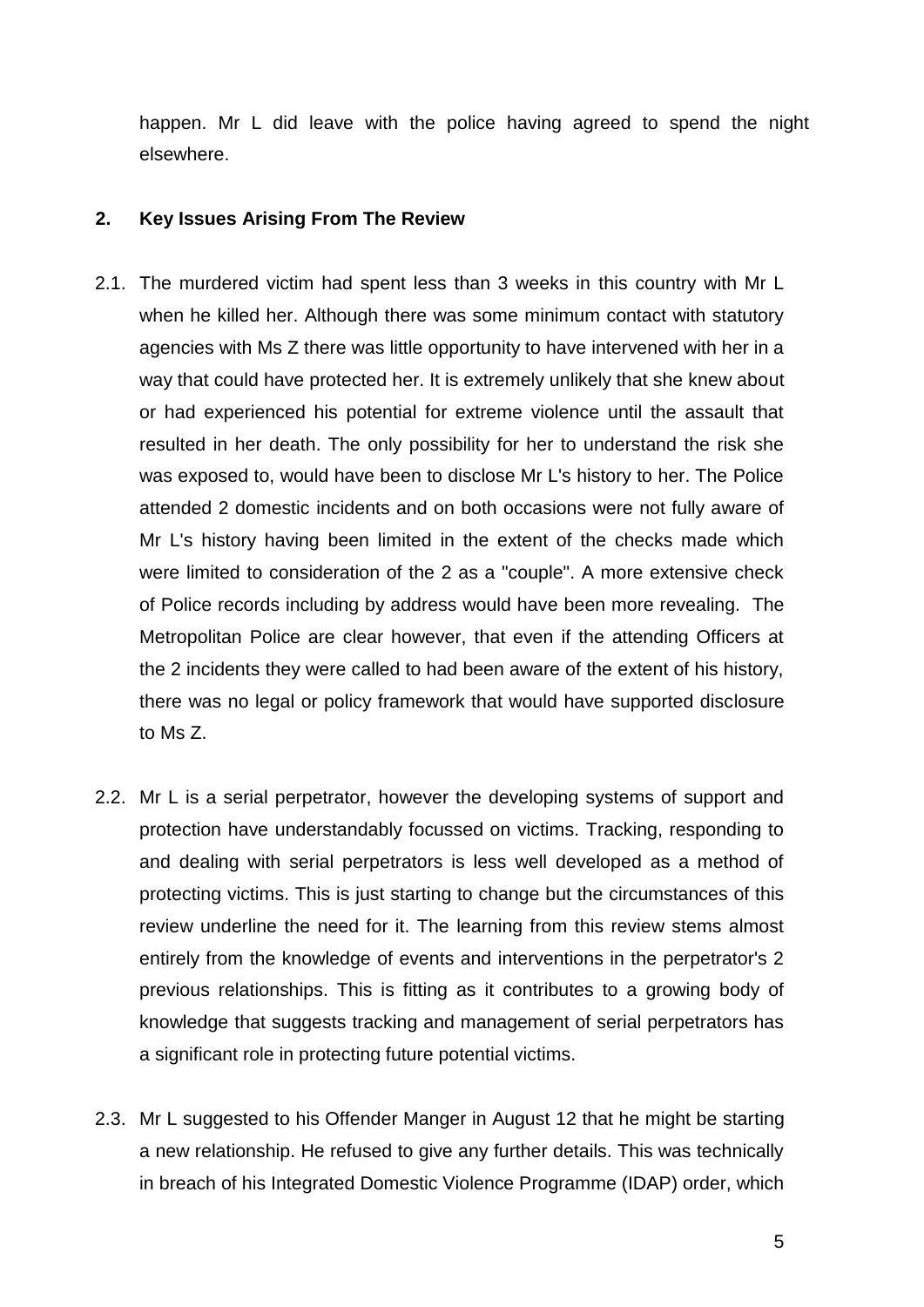requires the Probation's women's safety officer to contact potential new victims. There was a view from the Probation Trust that the Courts are not receptive to offenders being breached for non-disclosure of details about new relationships and these are consequently not pursued. If this is the case it should be addressed, as this is another way of potentially diverting future victims of serial perpetrators.

- 2.4. Mr L suffers from an enduring and serious mental illness. There appears to be a strong correlation in his history between relapses in his illness and violence to women. In the last  $2^1$ <sub>2</sub> years his illness and associated risks were not well managed and though at earlier periods of his illness the specific risks to his then girlfriend were identified and noted, this awareness did not appear to transfer when he changed community mental health teams. It was however all available on his client record. There is also evidence that in-patient services were not sensitive to issues relating to domestic violence and saw Mr L's then girlfriend as a useful support mechanism to Mr L, again despite evidence in his case notes and things he said whilst an in-patient that demonstrated his risk to her.
- 2.5. On the 2 occasions he was placed on Community Orders by the Court for his violence against women, his Offender Managers sought a mental health treatment requirement  $2$ . This was a potential constructive approach to trying to manage the links between his mental health and violent criminality. However these orders were relatively new and unfamiliar so they did not result in much co-ordinated care planning and management between the Offender Manager and Community Mental Health Team. Nor did they seem to heighten the awareness of the Mental Health Team of the links between the deterioration in his mental health and his risk of causing harm.
- 2.6. Both of the 2 previous victims were appropriately referred to the Independent Domestic Violence Advocate (IDVA) services in a timely way and followed up.

 $\overline{a}$ 

 $2$  Criminal Justice Act 2003 Section 207 - "mental health treatment requirement", in relation to a community order or suspended sentence order, means a requirement that the offender must submit, during a period or periods specified in the order, to treatment by or under the direction of a registered medical practitioner or a registered psychologist (or both, for different periods) with a view to the improvement of the offender's mental condition.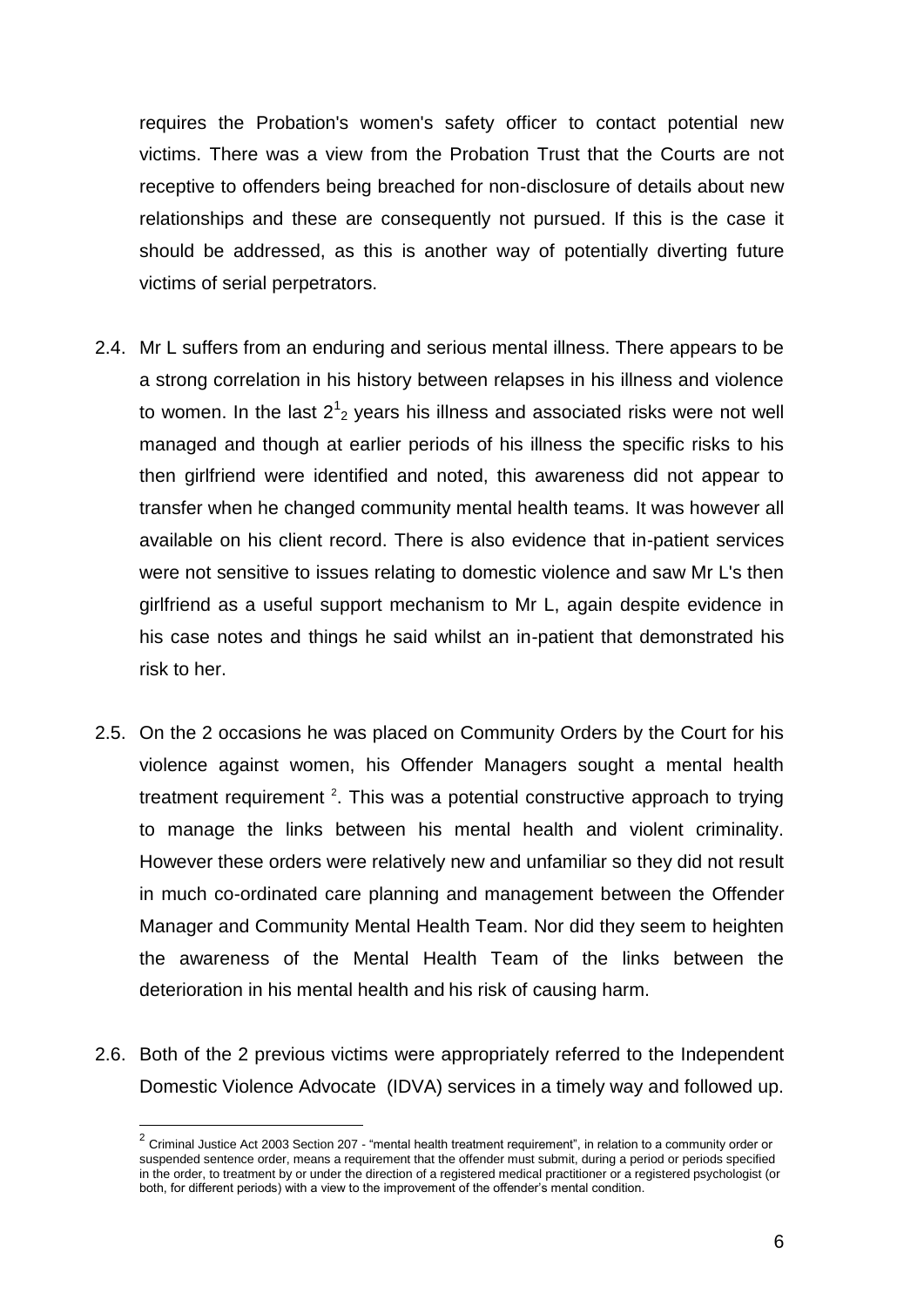#### **3. Conclusions and Recommendations**

- 3.1. In relation to Mr L's final victim it is difficult to conclude that her death could have been avoided. Her time in the country and with Mr L was very short and it is extremely unlikely she knew the extent of his domestic violence history or the severity of his mental illness. There were only a very few indications to agencies that Ms Z was present in the flat.
- 3.2. There appears to be a clear (at least circumstantial) link between Mr L's mental health and his propensity to violence. If Mr L's mental health had been better and more assertively managed in the 2 years before Ms Z's death it is reasonable to assume that the risks he posed when unwell would have been less. Had the South West CMHT acted with urgency and purpose on Mr L's release from prison they may have been able to make a positive impact on his mental health and/or assessed his need for possible compulsory treatment which previous ill health episodes had required. Mr L's mental health needed assertive care management but in the last 2 years at least, he did not receive it.
- 3.3. If the Police officers who attended on the 18th & 28th Dec had had full information on the extent of Mr L's DV history and some of the mental health concerns, they may have intervened more assertively, however without the power to disclose that knowledge to Ms Z, it is unlikely to have altered the sad course of events.

# 3.4. **Recommendations**

#### Individual agency recommendations from IMRs

3.5.*South London& Maudsley NHS Foundation Trust*: - since the death of Ms Z SLaM have undertaken a Serious Incident Review, which formed the basis of their IMR. The Serious Incident Review has been presented to the Trust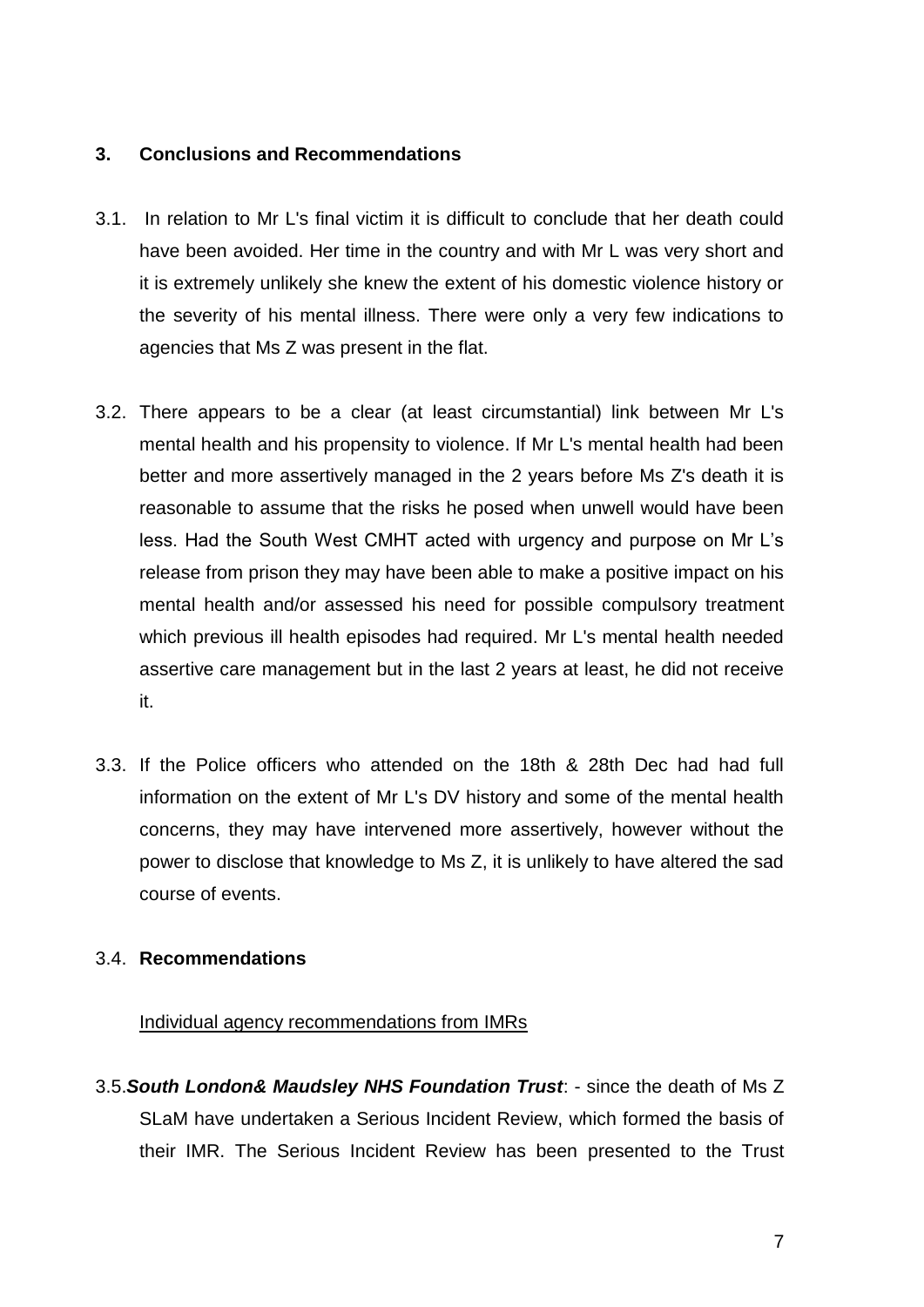Board and its recommendations supersede those contained within their IMR and are included in full below:

#### **Psychosis Community Service (Lambeth South)**

The panel acknowledged that the investigation had highlighted serious concerns in relation to the Psychosis Community Service (Lambeth South). The panel heard that there were a number of serious issues, which had a significant effect on the delivery of the service.

The panel acknowledged reports, from service management team, that work was underway within the Psychosis CAG to improve ways of working within the North and South teams. It was however reported that more focus had been placed on the Lambeth North team.

The panel agreed that immediate action was required to improve service delivery in the Lambeth South team and recommend, due to the severity of the issues raised, that the Psychosis Community Service (Lambeth South) be placed on special measures. It was the view of the panel that this should be led by the Deputy Director of Clinical Delivery – Community, in order to:

Benchmark the quality of care and undertake a review of the patient profile (auditing a sample of cases).

Review skill mix & staff training

Review staff competencies

Review management and leadership

Audit risk assessments and care plans

Review caseloads

The panel recognised the impact that placing the team on special measures could have on staff. They therefore concurred with the service management's view that members of the senior management team be present (to provide support) when the amended report is fed back to the team.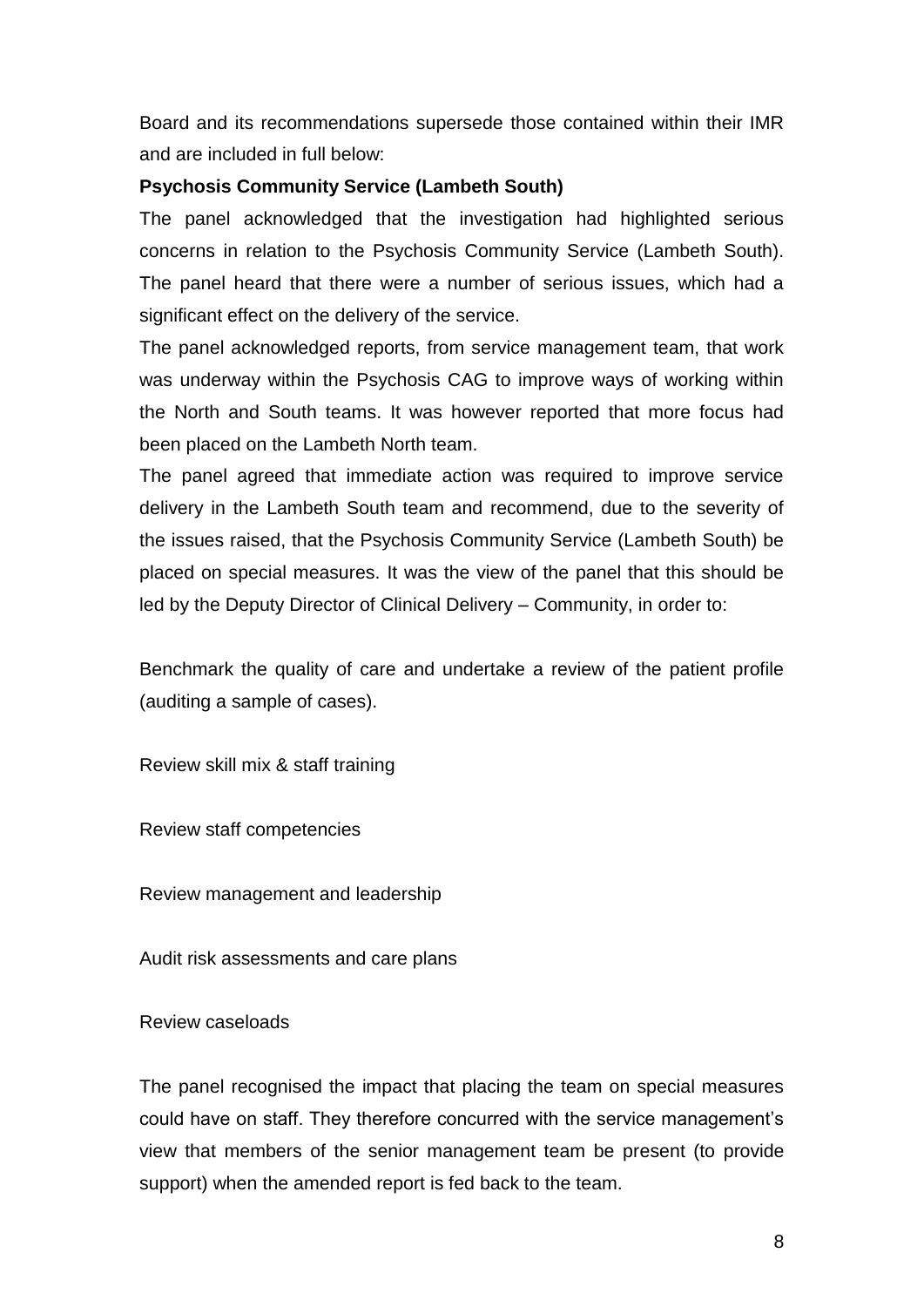#### **Board assurance**

This panel considered and discussed the board level processes that were in place, which provided assurance on the monitoring of teams/service delivery. The panel agreed that Board oversight was required to monitor the progress of any service where significant concerns (or patient safety issues) had been raised and/or where assurance was required on improvements to service delivery. It was therefore suggested that one way this could be achieved was via board to ward meetings. The panel were of the view that an additional recommendation should be made, from the Board Level Inquiry panel, to propose that the new Chief Executive review the peer review mechanisms that were in place for such cases.

#### **Impact of organisational change**

The panel noted that the investigation report had highlighted that the team had been under a lot of pressure, due to organisational change and increased workloads. The panel were concerned to learn that organisation change had impacted upon service delivery and noted that there had been other incidents, which had also identified organisational change as a contributory factor.

The panel were therefore of the view that mechanisms should be in place to enable areas of concern, which arose as a result of organisational change, to be addressed. As such, the panel propose that, where organisational change is planned, senior staff within CAGs or corporate services should ensure that monitoring systems are in place to mitigate any impact to service delivery and also respond to any issues that arise. The panel were of the view that an additional recommendation should be included to the report to reflect this point.

#### **SI Report Content**

The panel wished to commend the investigation team on the structured investigation that was undertaken and also on the quality of final report.

# **Recommendations**

Recommendation 1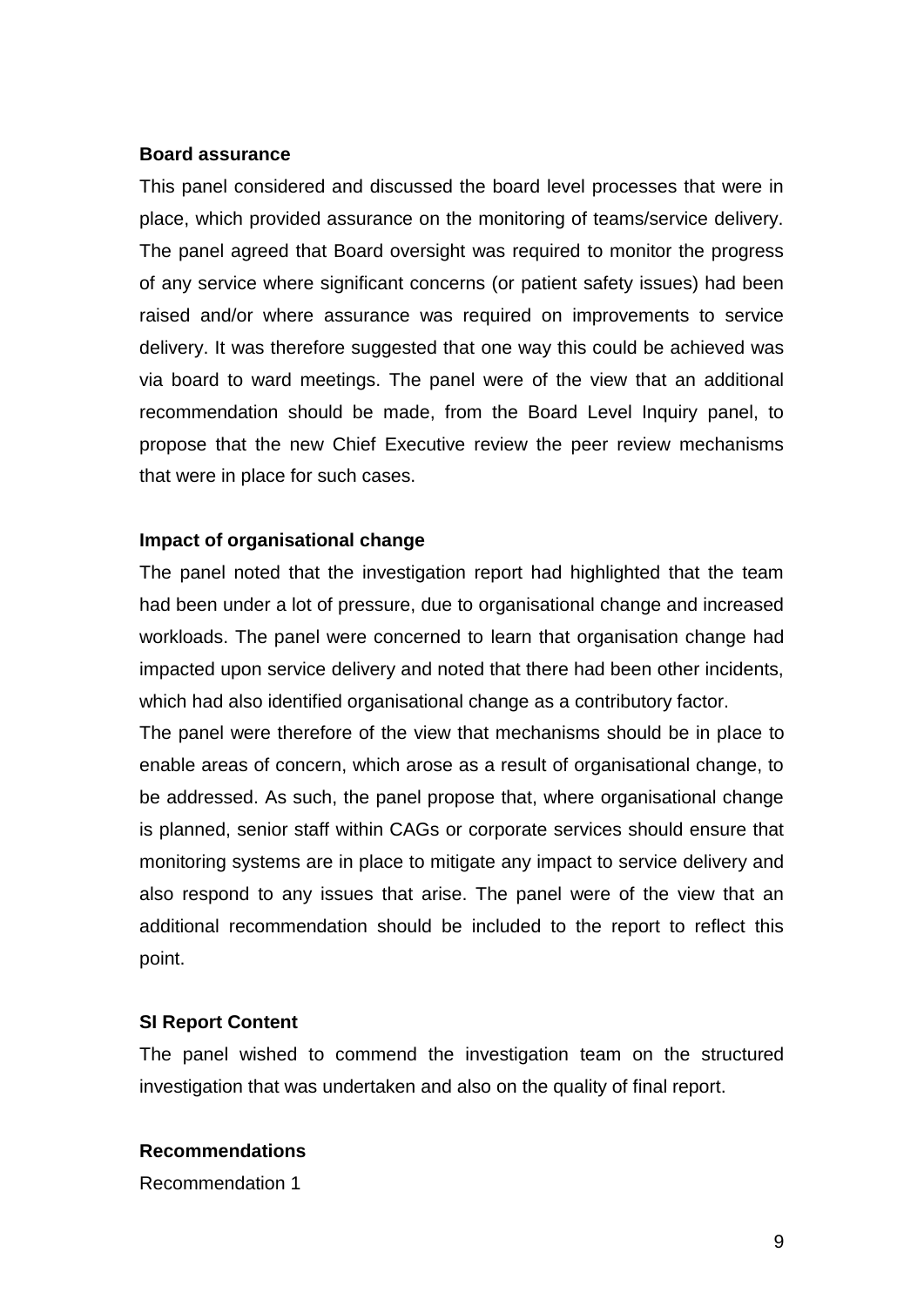*'The Trust to commission a piece of work to address interfaces between services within AMH and between AMH and non-AMH CAG services.'*  The panel endorsed recommendation one.

#### Recommendation 2

*'All Trust community teams to meet with the SLAM Forensic Service to learn and develop a protocol for management when patients are discharged from prison.'*

The panel endorsed recommendation two.

# Recommendation 3

*'The Psychosis Community Service (Lambeth South) team manager and team consultant to work together to ensure mandatory training in the team is completed and up to date. This will include the following and should be audited to ensure learning is embedded:* 

*-their responsibilities in relation to safeguarding children and adults -risk assessment and escalation of concerns for complex patient with a history of violence, drug and alcohol use and psychosis.* 

*-Clinical documentation, including ePJs, meeting minutes, correspondence between slam teams and external agencies.'* 

The panel endorsed recommendation three.

# Recommendation 4

*'The Psychosis CAG senior manager team to take up the following areas across the CAG in relation to AMH model work. This will include:* 

*Mental health assessments including history, mental state examinations, formulation and resulting care plans* 

*Drug and alcohol and the use of questionnaires available on ePJs, urinary drug screens, hepatitis B & C and HIV status.*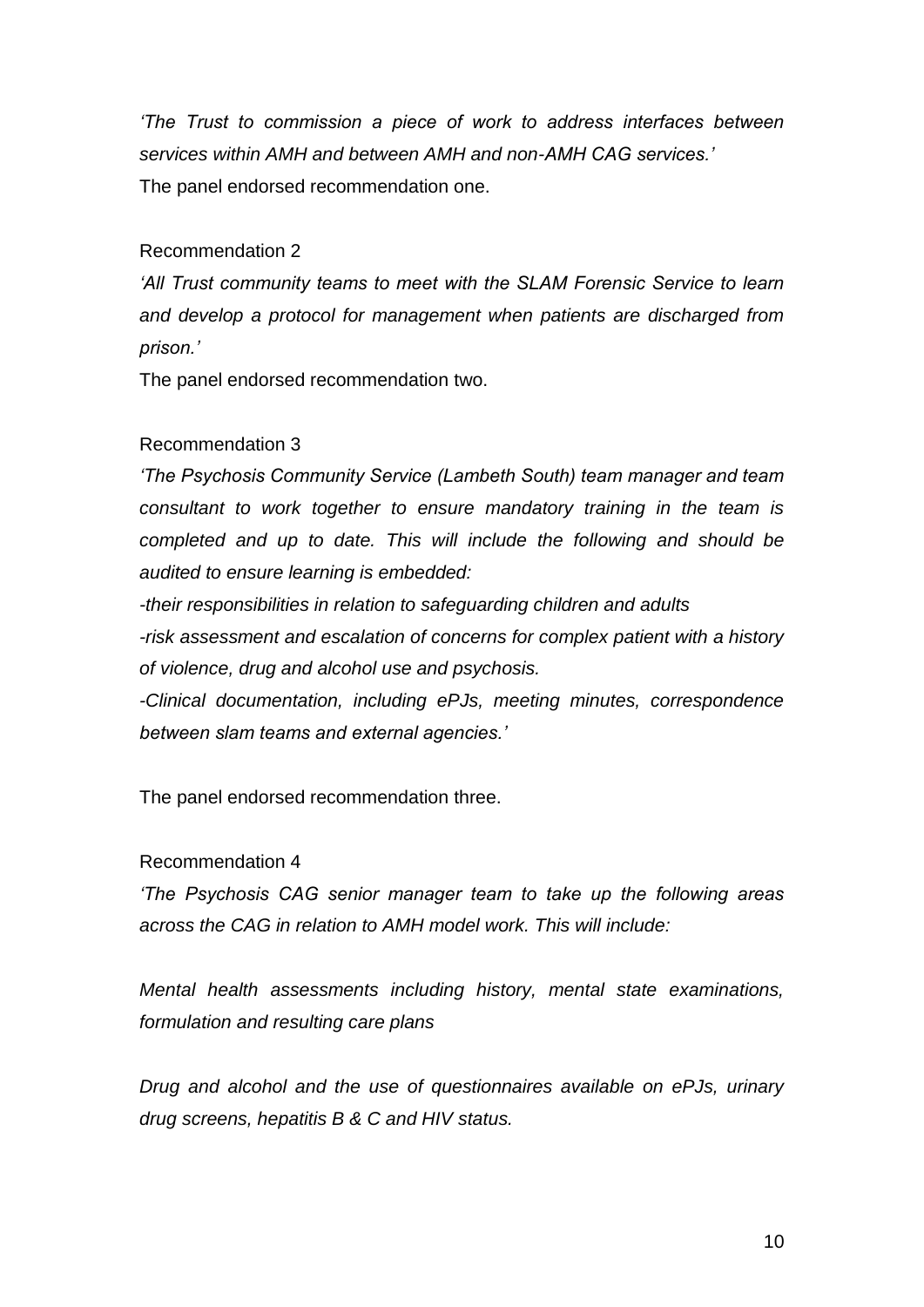*Commissioning SLaM partners to work with the Psychosis Community Service (Lambeth South) team to facilitate team members to work together and develop a vision for the service.* 

*Adherence to NICE Guidelines 120: Psychosis with co-existing substance misuse, March 2011. This includes the provision of the Care Programme Approach to deliver care.'* 

The panel endorsed recommendation four.

# **The DHR makes the following additional recommendations for SLaM:**

DHR Recommendation 1 The Trust audits its clinical staff to establish the understanding of the extent, impact and risk of Domestic Violence and addresses the findings accordingly.

DHR Recommendation 2 The Trust reviews its physical communication systems at Community Team bases and puts in place contingency arrangements in case of failure.

DHR Recommendation 3 The Trust works with the London Probation Trust to develop a working protocol for putting in place and managing Community Order "Mental Health Requirements".

3.6. *Housing Needs Service:* The following recommendations appear in their IMR Recommendations for action/improvement: -

All staff to be reminded of the importance of making detailed case notes without abbreviations.

Team managers to ensure monthly case audits evaluate the quality of case notes.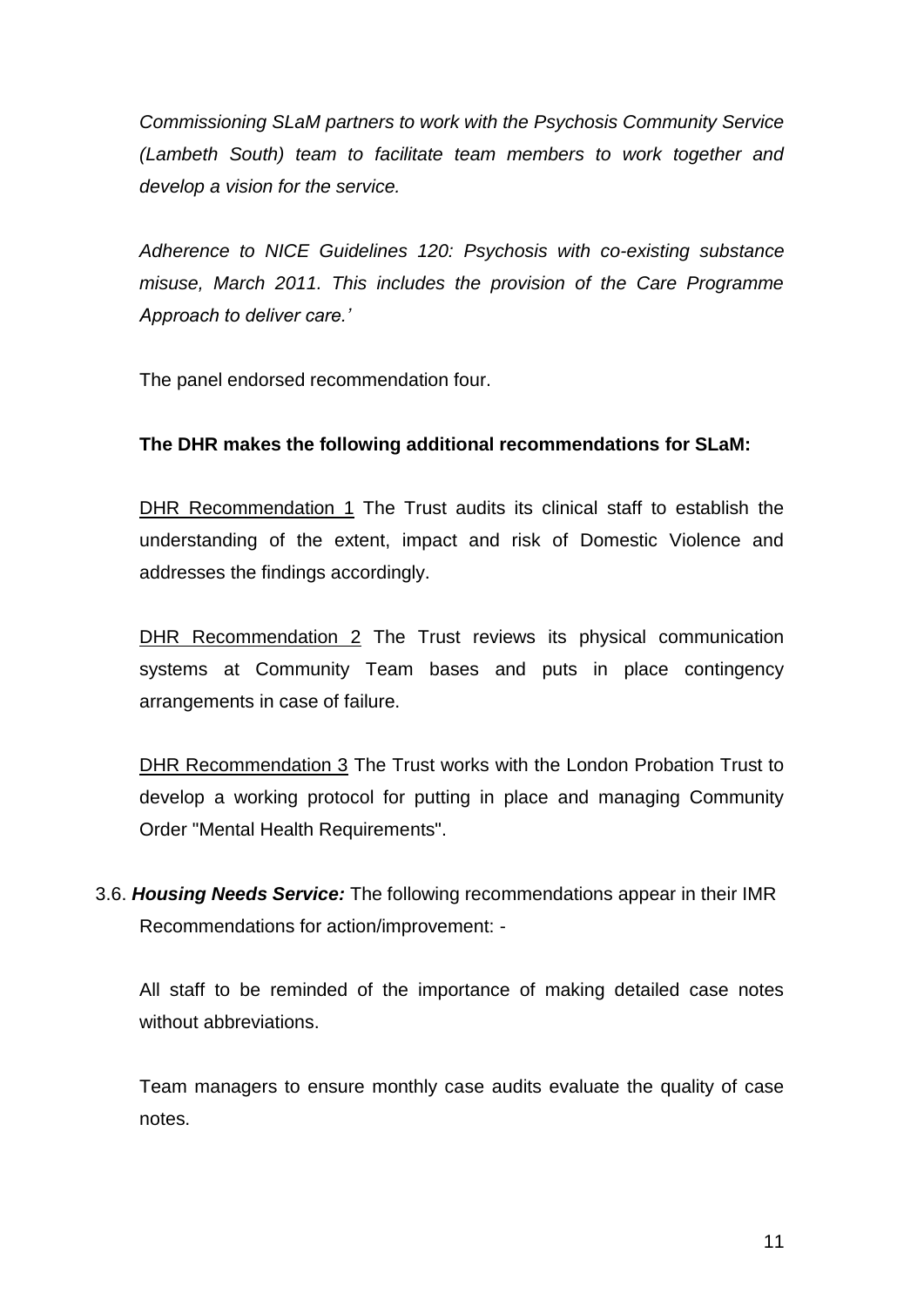3.7. *Single Homelessness Project:* The IMR makes the following recommendations:

-SHP to review the priority and allocations system within the Lambeth Tenancy Support Team -Review how issues/concerns or incidents concerning client risk are escalated

to management level within SHP

3.8. *The Metropolitan Police Service:* The IMR makes the following recommendations:

Recommendation 1 Lambeth BOCU

It is recommended that the MPS/Lambeth complete intelligence checks on an address at which a DV incident has taken place in addition to any individual checks undertaken on the individuals involved in the incident**.**

#### Recommendation 2 Lambeth BOCU

It is recommended that Lambeth BOCU officers are reminded to complete intelligence checks in relation to all Domestic Violence and recorded within the Crime Recording Information System (CRIS). This should include mandatory searches of databases including CRIS, PNC and CRIMINT ensuring that relevant information is recorded within the report.

# **The DHR makes the following additional recommendation for the Metropolitan Police Service:**

#### DHR Recommendation 4

The Metropolitan Police Service gives consideration as to how, within the existing legal frameworks, relevant Police Officers be given discretionary powers to disclose previous acts of Domestic Violence where potential victims are thought to be at risk.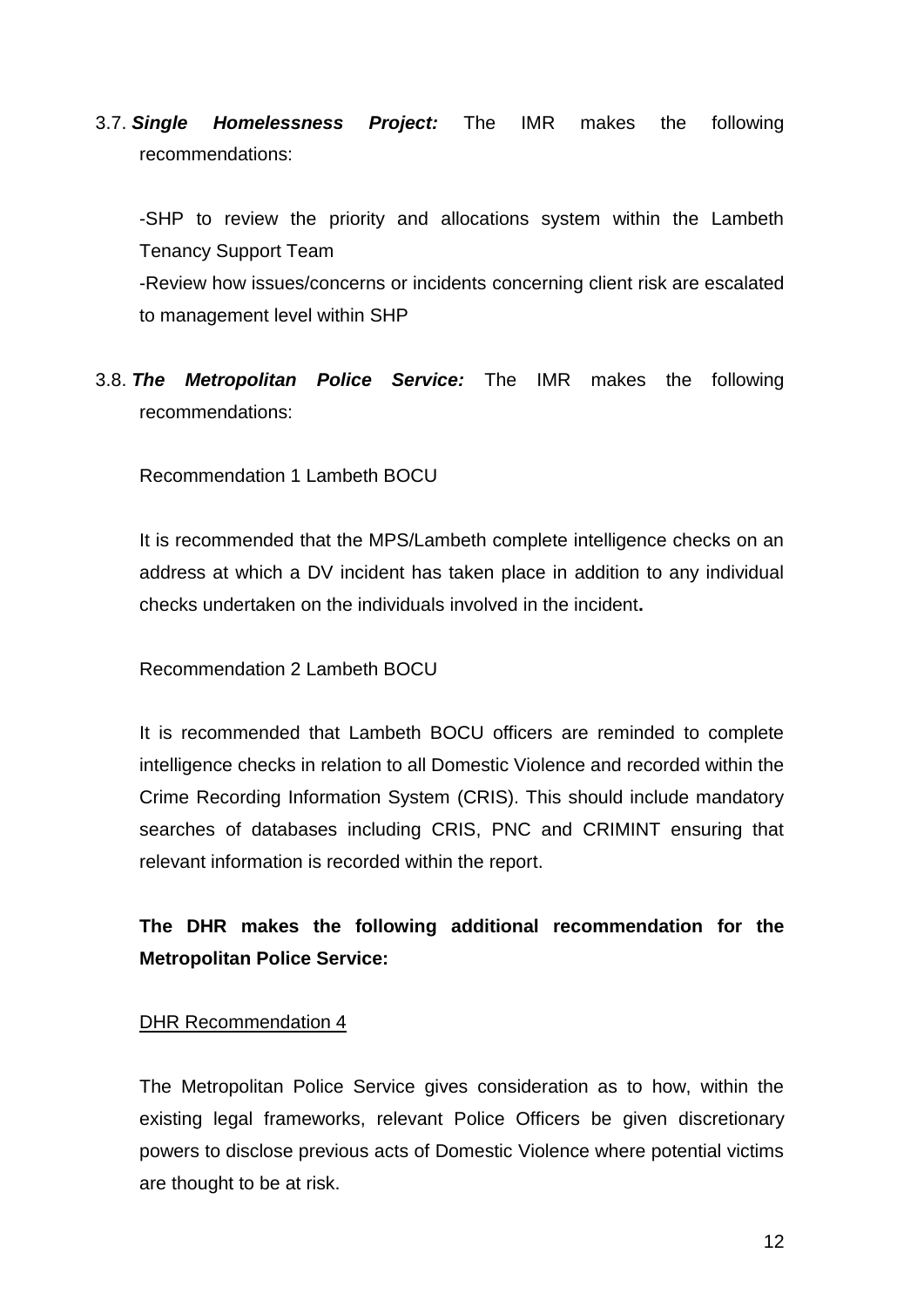# 3.9. *Essex Police Service:* **The DHR makes the following recommendation:**

#### DHR Recommendation 5

A copy of this report to be sent to the Chief Constable of Essex and Her Majesty's Inspectorate of Constabulary drawing attention to the shortcomings identified in the Essex Police responses contained in it, to ensure they are covered by the improvements already made or planned in Essex.

3.10. *The London Probation Trust:* The IMR makes the following recommendations:

Recommendation 1 It is recommended that the Assistant Chief Officer for Lambeth should be satisfied that tiering decisions across the borough are soundly based.

Recommendation 2 It is recommended that London Probation and Community Mental Health in Lambeth explore how they might work more closely together to promote the effective management and treatment of offenders with offending related mental health issues. Mr L would be an interesting case example for joint study.

Recommendation 3 It is recommended that London Probation explores whether the role of the WSO could be developed to make them more involved in decision making in the management of orders with an IDAP requirement.

Recommendation 4 It is recommended that London Probation consider how it can refresh practitioners' understanding of the role of MARAC so that maximum use is made of this resource

**The DHR makes the following additional recommendation to be read in conjunction with 7.2 recommendation 3 and the internal Probation Trust 2nd bullet point (above):**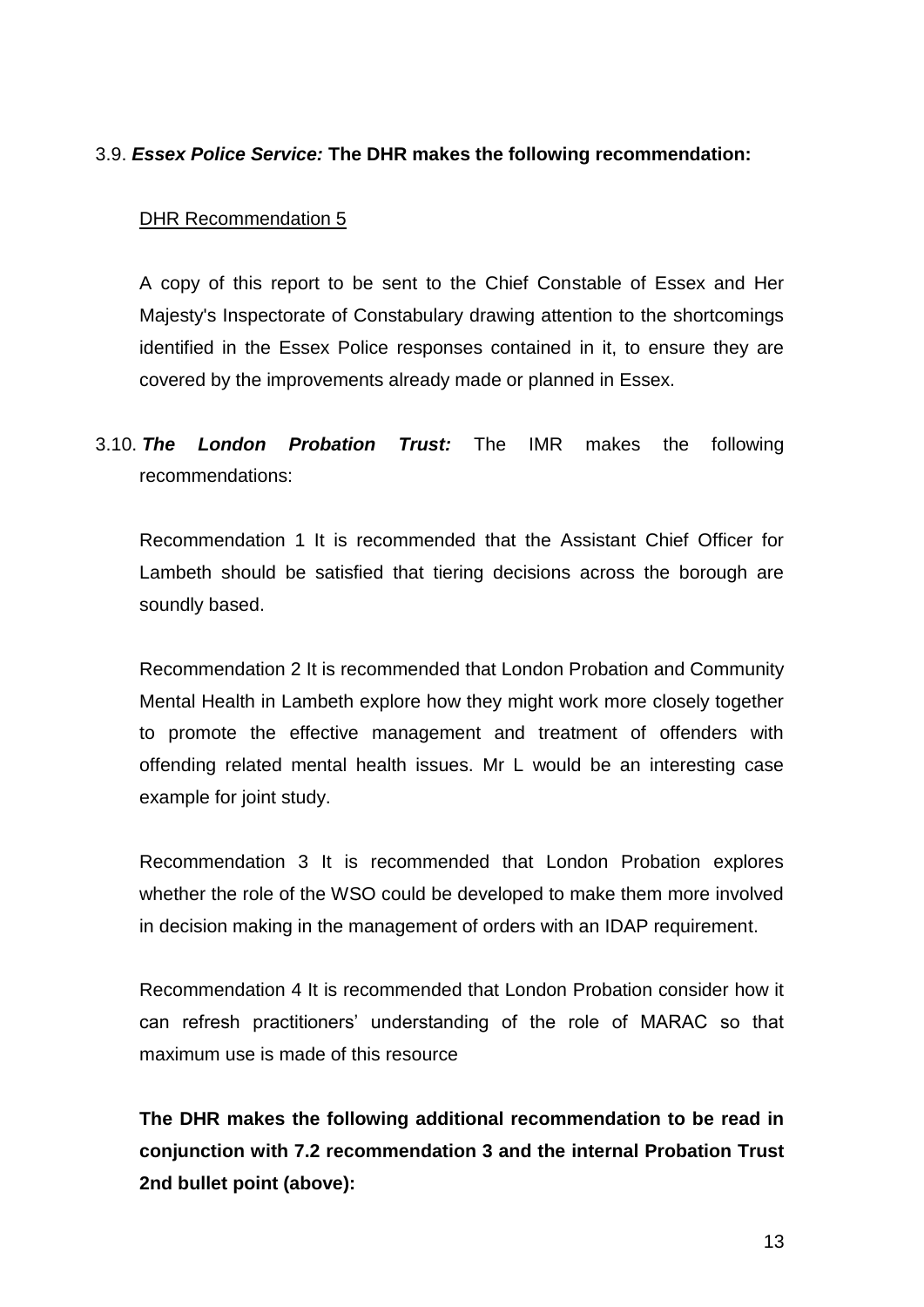# 3.11. DHR Recommendation 6

The London Probation Trust and SLaM work together to develop a working protocol for putting in place and managing Community Order "Mental Health Requirements".

# 3.12.*Refuge* The IMR makes the following recommendation:

Recommendation 1 Refuge to record perpetrators' names on REMIT. Refuge has already implemented this change, in December 2012

# 3.13 *MARAC* **The DHR makes the following recommendation:**

DHR Recommendation 7 Consideration is given to reviewing the operating protocol to improve the tracking and management of serial offenders. e.g. Item 10 - Referral Criteria point 3 - Potential Escalation should this refer to number of call outs to a victim and/or an alleged perpetrator?

# 3.14 **Safer Lambeth Partnership: The DHR makes the following recommendation:**

# DHR Recommendation 8

Safer Lambeth Chair to forward a copy of this DHR to the Chair and Chief Executive of South London & the Maudsley NHS Foundation Trust for the information of their Board. The Board to consider any further actions required to augment the internal review already presented to them and any necessary additions to their current action plan.

DHR Recommendation 9 Review the information sharing protocol to ensure it is still relevant, all necessary parties are signed up and understand its operational implications and audit how well it is disseminated across those agencies' staff.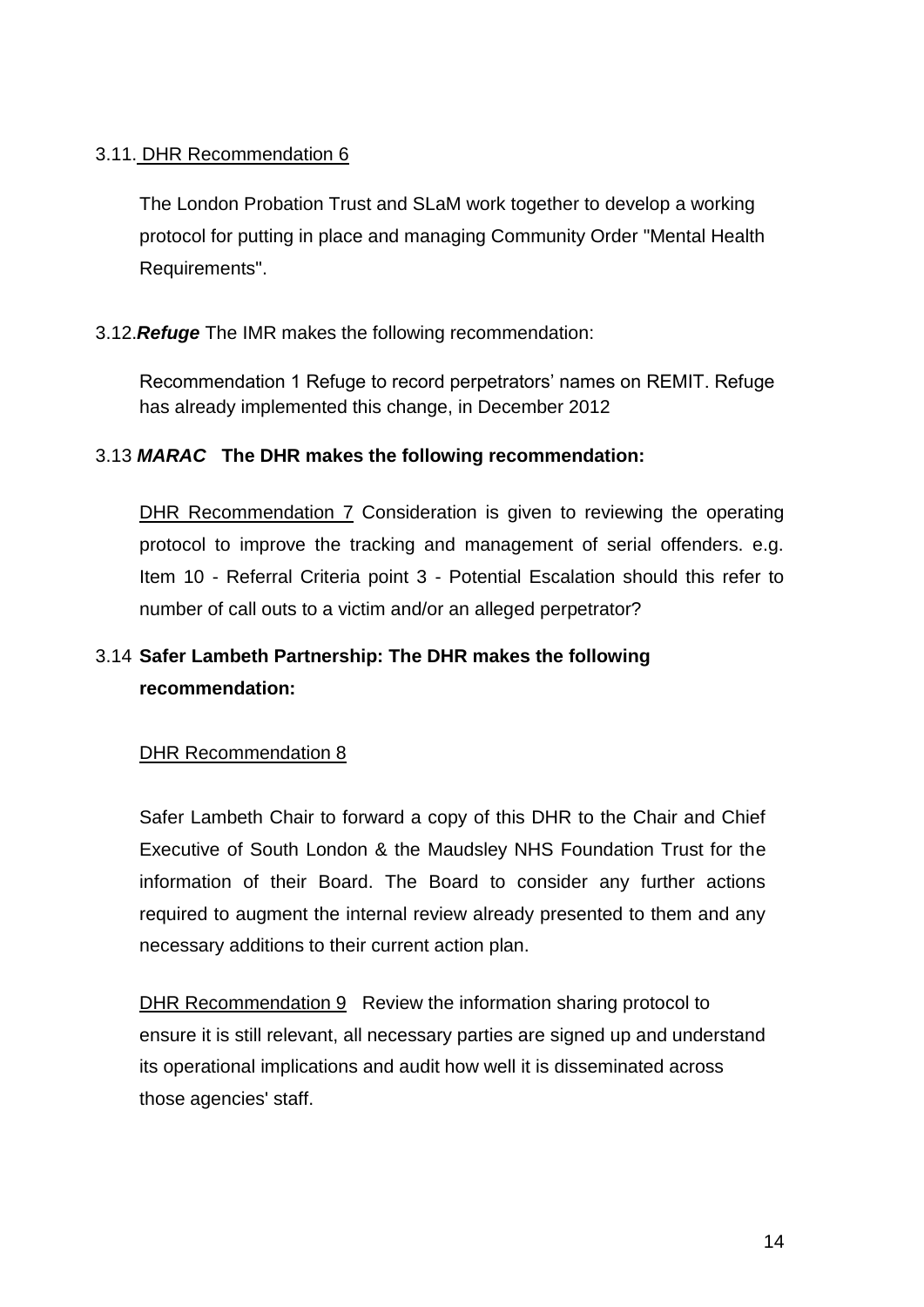DHR Recommendation 10 The Safer Lambeth Partnership monitors and reviews progress against the Action Plan.